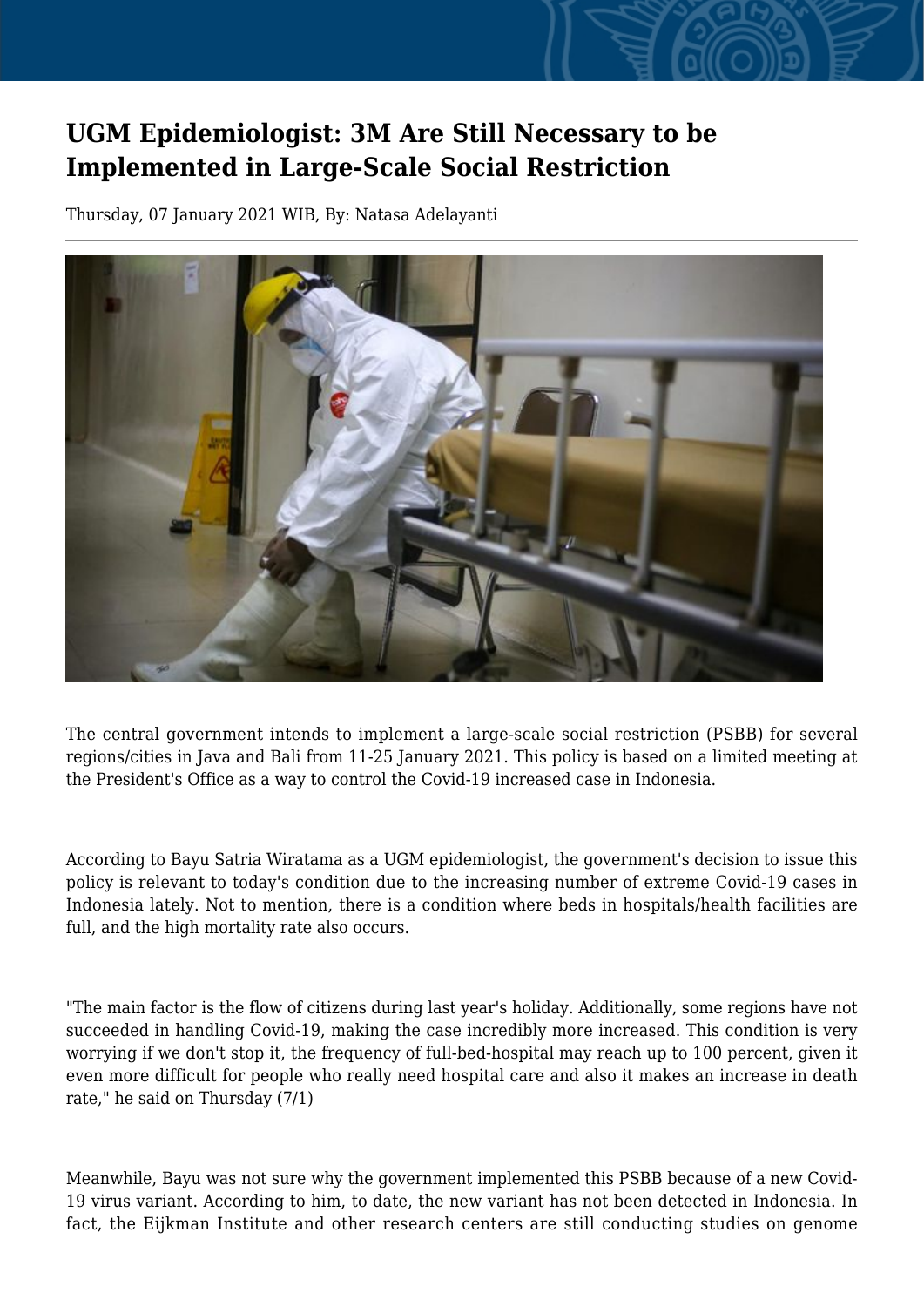sequencing to observe whether the cases around November-December have new variants from the UK or not.

"So, for now, we cannot say that the new variant of SARS-COV-2 from England is the root of the increased number of cases in Indonesia," he said.

Bayu said that to reduce the high rate of transmission, besides enacting PSBB, there should be an improvement in regional tracing ability. There should be more intensity in conducting the test because one of the test sources is the result of cases of contact tracing. This effort determines whether the region has met the WHO standard for minimum testing, where it should be 1 test per 1,000 people per week and a positivity rate below 5 percent.

Besides, the community should continue improving community discipline about 3M (wearing masks, washing hands, maintaining distance). The government needs to highly support this kind of effort by providing education and examples.

"Please do not tell the public to adhere to 3M and not go on vacation outside, but the officials are doing sideways," he explained.

According to Bayu, the high mortality rate recently could also be provoked by people with comorbidities. Because of the increased number of hospital-care demands, some of them got latetreatment.

Even so, Bayu said that there had been no official data released on the total patients infected with Covid-19 until now. The government has never officially released detailed data on the percentage of people who died because of comorbid, non-comorbid, and others.

"The matter of the full-treatment hospital makes it difficult. However, that does not mean it is impossible to overcome this situation. The government should have thought about the worst case if the hospital is full whether it is necessary to build emergency tents, use a large hall because everything requires meticulous preparation regarding tools and human resources," he said.

To anticipate that it will not be like the end-of-year holiday phenomenon, Bayu hopes that the government will implement a more strict PSBB in cooperation with owners of restaurants, shops, malls, and others. If necessary, for restaurants and others, it applies if they only receive 50 percent guests or must make reservations in advance.